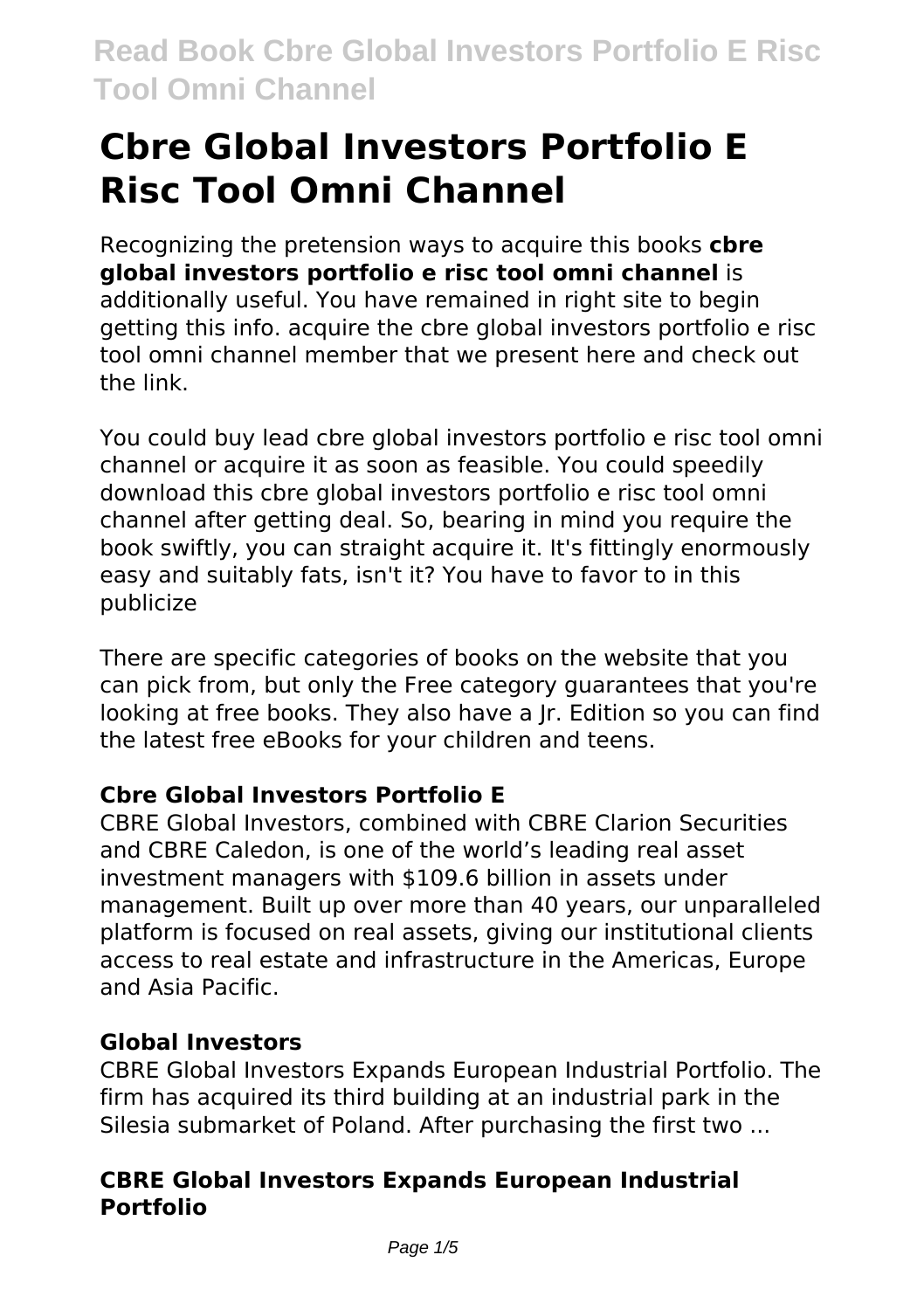CBRE Global Investors Appoints Global Portfolio Strategist Focused on Global Real Assets Solutions. LOS ANGELES – July 1, 2019 – Elisabeth Troni has joined CBRE Global Investors as lead Global Portfolio Strategist as part of the firm's Global Real Assets Solutions initiative.

### **CBRE Global Investors Appoints Global Portfolio Strategist ...**

MILAN 23 March 2020 – CBRE Global Investors has acquired on behalf of its Logistics Venture Fund a circa 120,000 sqm Italian logistics portfolio which includes a 40,000 sqm Grade A logistics warehouse and 194,000 sqm of land for an 80,000 sqm speculative development. The portfolio was acquired off-market from Techbau.

### **CBRE Global Investors Acquires 120,000 SQM Italian ...**

Amsterdam, 03/07/20 – On behalf of the CBRE Dutch Residential Fund, CBRE Global Investors has acquired a residential portfolio with 916 rental properties at 23 locations in the Netherlands, of which 95% of the properties have a rental price in the middle segment.

#### **CBRE Global Investors Acquires Residential Portfolio with ...**

CBRE Global Investors has acquired on behalf of its investors, the 'Hillwood Portfolio' consisting of four standing logistics parks in Poland totaling 220,608 sq m. The vendor was Hillwood. CBRE Global Investors has also agreed to acquire from Hillwood a pipeline of projects currently under development.

## **CBRE Global Investors Acquires Logistics Portfolio in ...**

CBRE Global Investors Appoints Logistics Portfolio Manager. Body. CBRE Global Investors has appointed Laurie Lagarde as Portfolio Manager. Laurie will be overseeing portfolio strategy and performance of pooled funds dedicated to logistics in Continental Europe.

## **CBRE Global Investors Appoints Logistics Portfolio Manager ...**

CBRE Global Investors, on behalf of clients, has acquired eight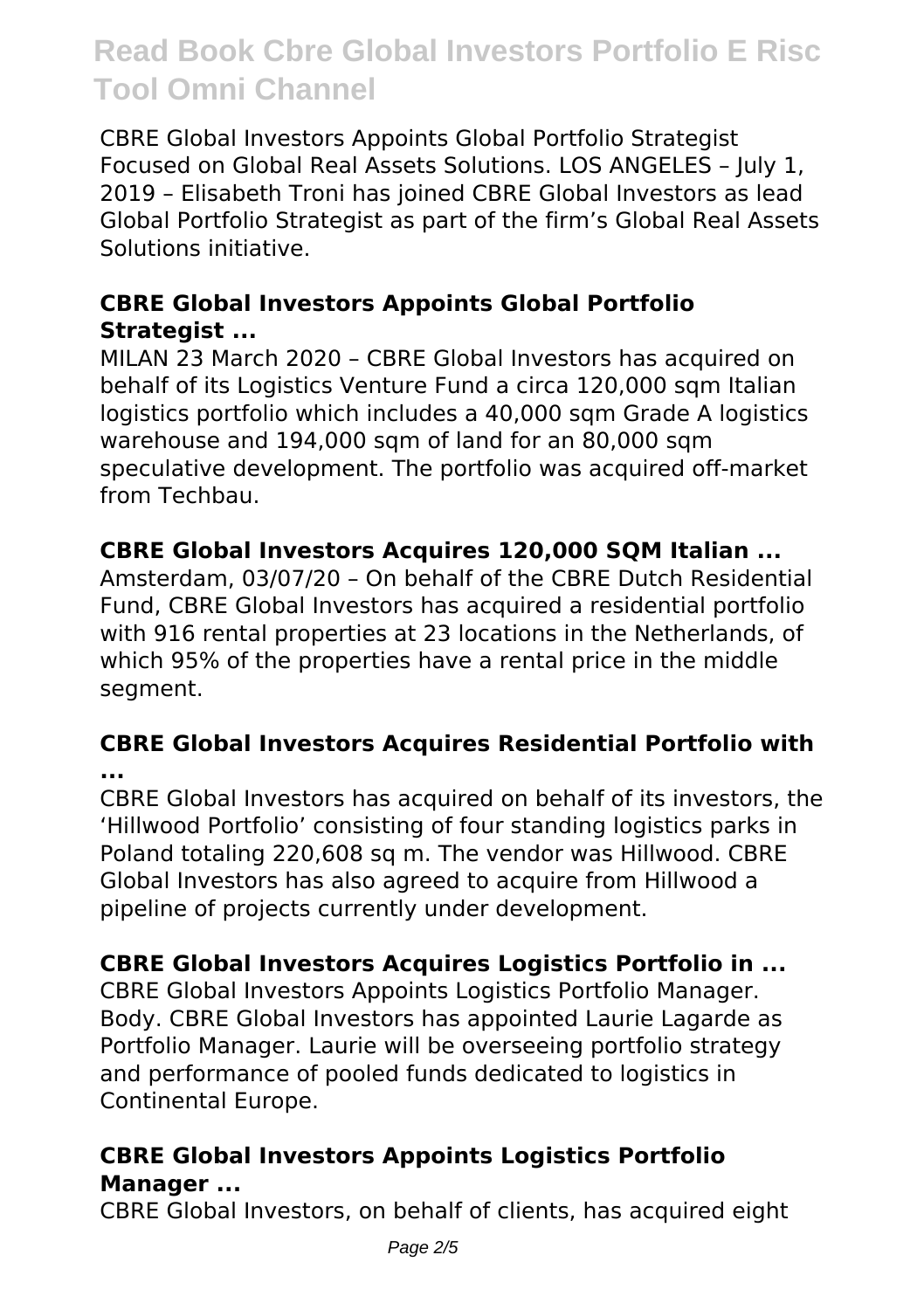logistics warehouses in The Netherlands. The vendor was Somerset Capital Partners. The portfolio consists of approximately 260,000 sq m high quality assets located in wellestablished logistics centres in The Netherlands.

#### **CBRE Global Investors Acquires Prime Logistics Portfolio ...**

CBRE Global Investors is a global real estate investment management firm with \$89.0 billion in assets under management\* as of December 31, 2015. The firm sponsors investment programs across the risk/return spectrum for investors worldwide. CBRE Global Investors is an independently operated affiliate of CBRE Group, Inc. (NYSE:CBG).

### **CBRE Global Investors Acquires a Portfolio of 16 Logistics ...**

Global Investors Add Industrial Real Estate to Portfolios as Structural Changes Transform Supply Chains CBRE's Chris Ludeman Discusses Global Capital Flows into Commercial Real Estate Global Real Estate Investors Plan to Increase Purchases in 2018, CBRE Survey Finds

## **Property Sales: Investment & Institutional ...**

With portfolio managers who are real asset experts on the ground in more than 20 countries, we actively manage and operate assets to seek to maximize returns, moving capital effectively and efficiently across borders, and providing our clients value around the world. ... CBRE Global Investors. Investment Management +1 212 824 2177 Jeremy ...

## **Investment Management (CBRE Global Investors)**

Global Investment Trends in Commercial Real Estate. Welcome to CBRE Global Capital Insights. In this six-part series, our CBRE capital markets and research experts explore where global capital is migrating today, identify key players in the marketplace and shed light on significant trends transforming the commercial real estate landscape.

## **Global Capital Insights | CBRE**

CBRE's latest Corporate Responsibility Report highlights how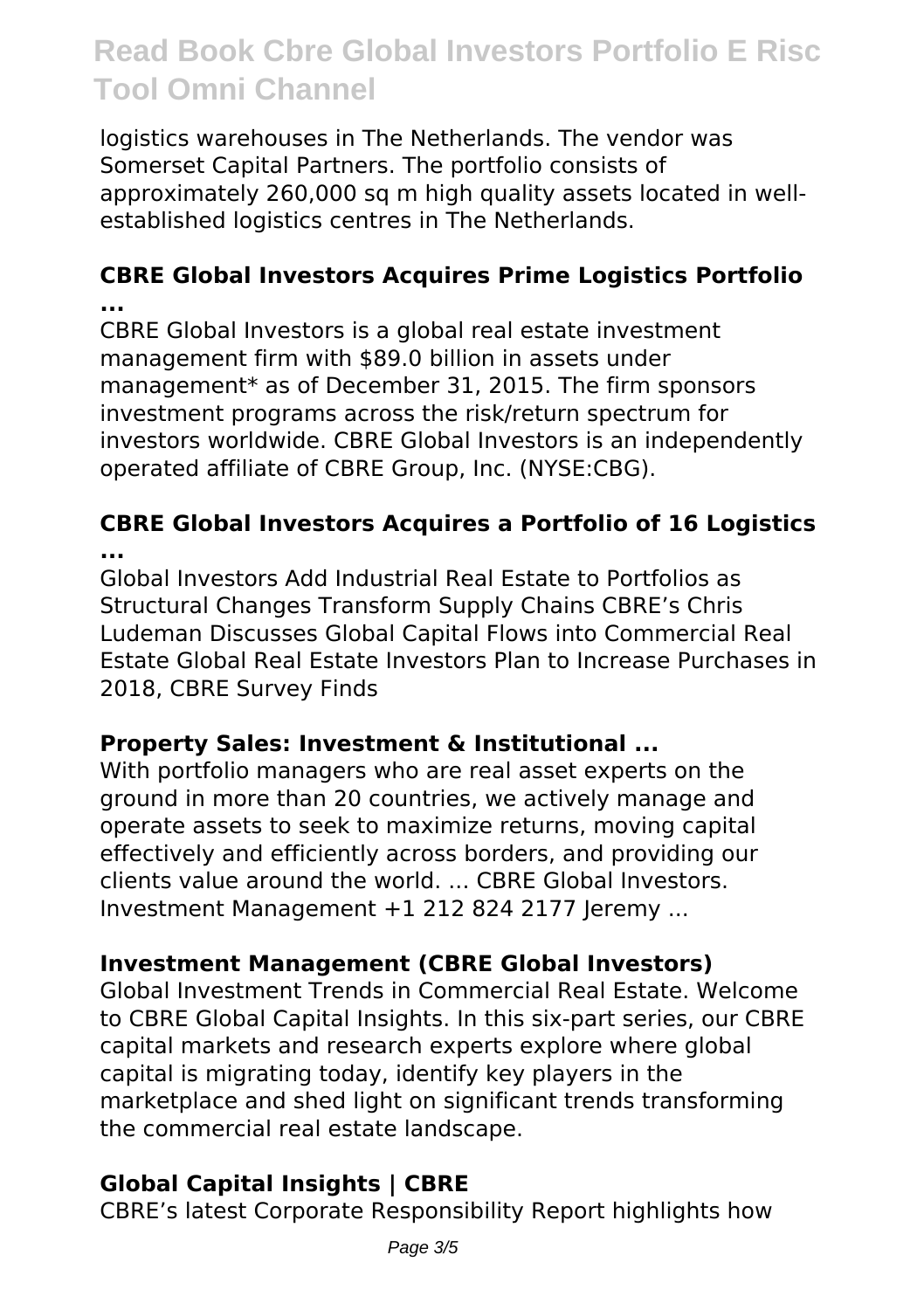operating our business in an ethical manner – with a focus on sustainability, people and well-being – has greatly benefited the company, while continuing our progress toward implementing important global initiatives

### **United States Commercial Real Estate Services | CBRE**

CBRE Global Investors, combined with CBRE Clarion Securities and CBRE Caledon, is one of the world's leading real asset investment managers providing real estate and infrastructure investment solutions to over 500 clients worldwide.

#### **Global RE Income Fund - CBRE Clarion**

Strong investor appetite for logistics real estate fuelled by ecommerce growth and demand for last-mile logistics, combined with an abundance of institutional capital in the global market, is driving increased investment in the sector that is expected to continue in 2018, according to the latest research from global property advisor CBRE.

#### **Global Investors Add Industrial Real Estate to ... - CBRE**

The Federal Lessor Advisory Group (CBRE FLAG) is a specialized CBRE national practice group providing brokerage and lease consulting services to building owners, developers, investors and asset managers in connection with the acquisition, leasing, renewal, sale and administration of federal government leases.

#### **Real Estate Services for Investors | CBRE**

CBRE Global Investors last week announced that it has completed a JPY 140.4 billion (\$1.31 billion) sale of all assets from a Japanese logistics portfolio, ending a 3-month-long series of disposals of 169 industrial properties.

#### **CBRE Global Investors Completes JPY 140B Sale of Japan ...**

P R E S S R E L E A S E FOR IMMEDIATE RELEASE For CBRE Global Investors: Pam Barnett pam.barnett@cbreglobalinvestors.com +1 213 683 4368 CBRE Caledon Expands Digital Real Assets Portfolio with Investment in 12 Vantage Data Centers Stabilized Assets Strong Industry Fundamentals Driving Data Center Demand